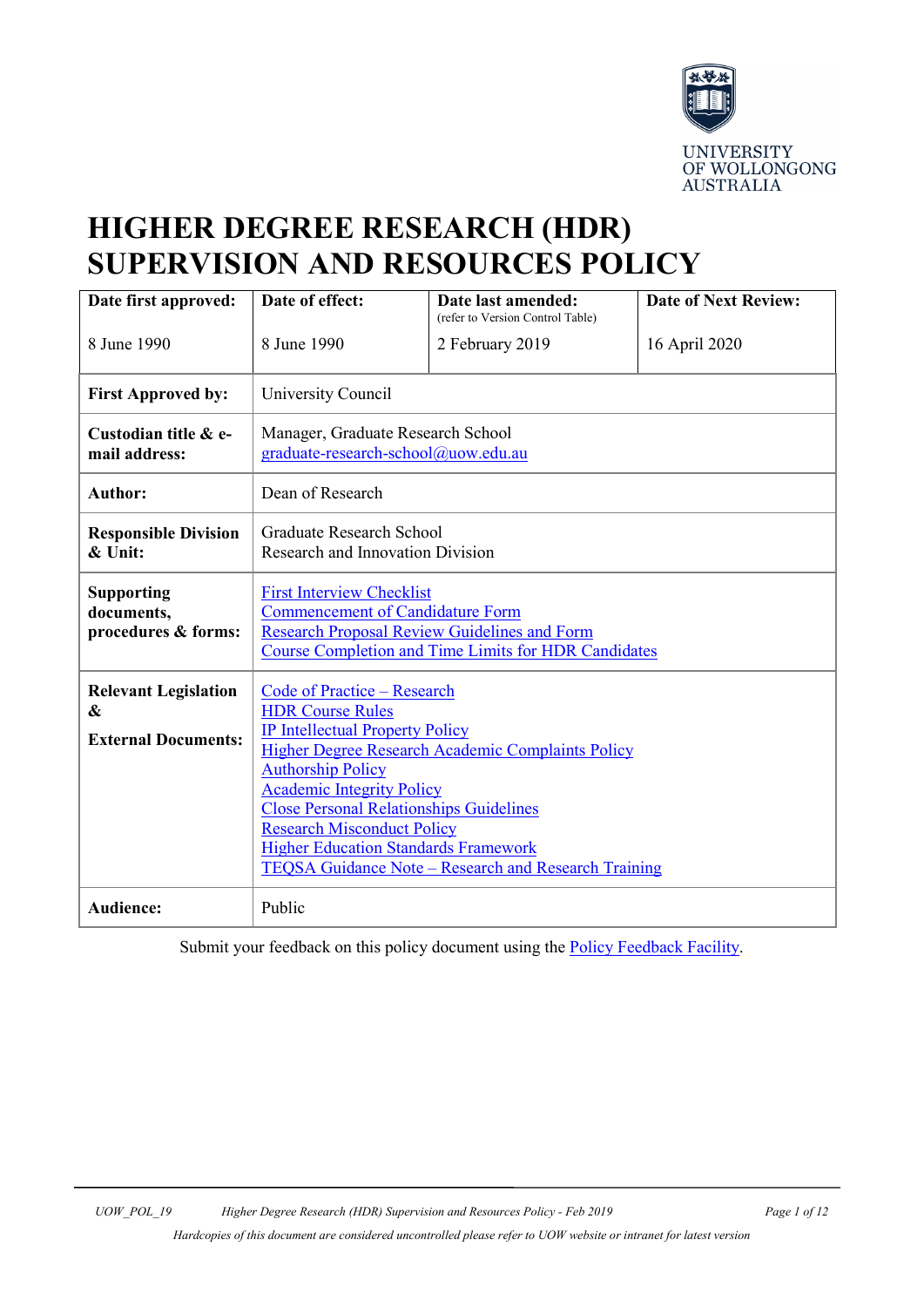

# **Contents**

| $\mathbf{1}$ |  |
|--------------|--|
| 2            |  |
| 3            |  |
| 4            |  |
| 5            |  |
| 6            |  |
| 7            |  |
| 8            |  |
| 9            |  |
| 10           |  |
| 11           |  |
| 12           |  |
| 13           |  |
| 14           |  |
| 15           |  |
| 16           |  |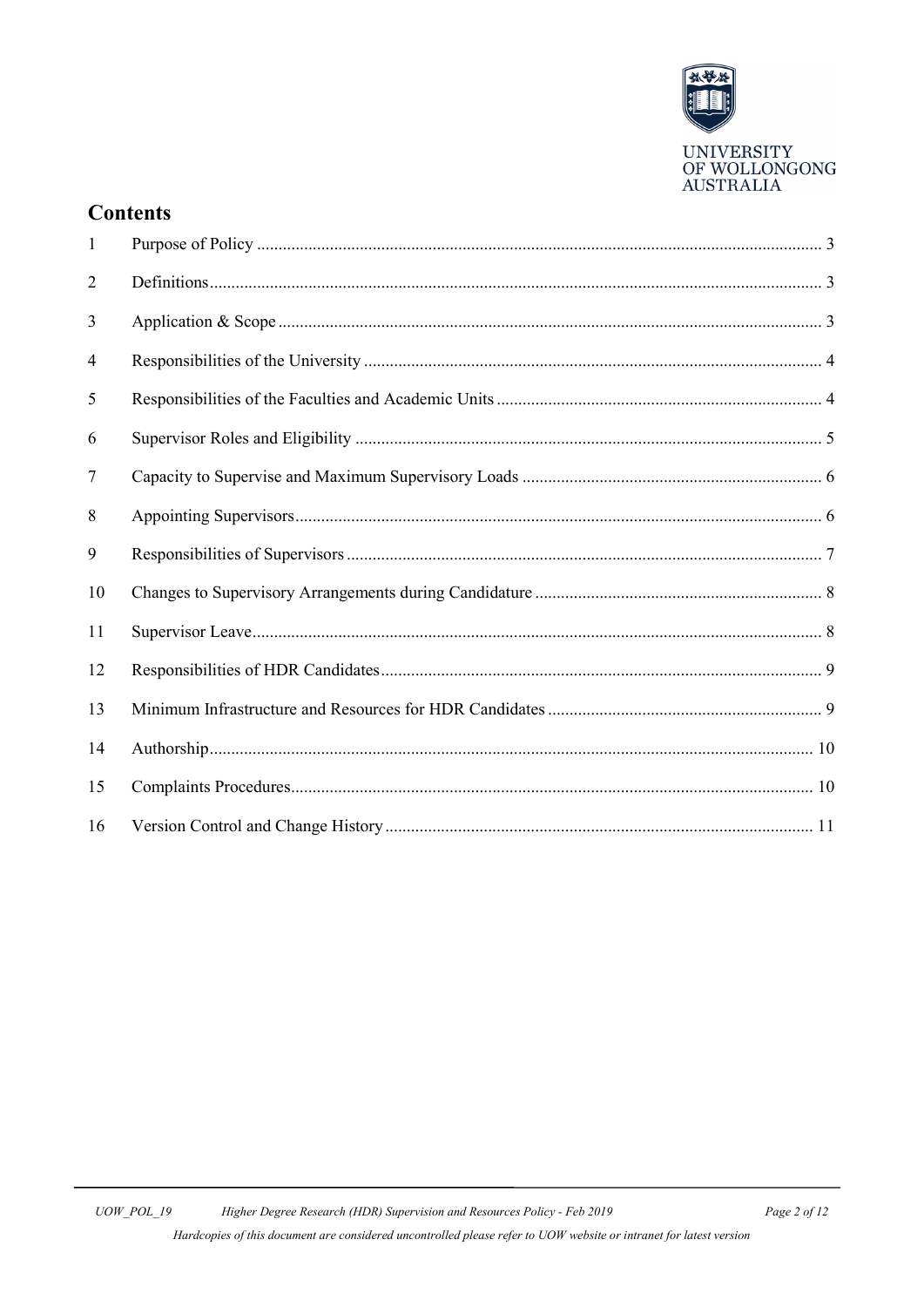

# <span id="page-2-0"></span>**1 Purpose of Policy**

- 1. The purpose of this Policy is to outline good practices that support the highest quality Higher Degree Research (HDR) candidature experience and outcomes and to ensure the University's policies and processes relating to HDR supervision and resources are compliant with the Higher Education Standards Framework on research training.
- 2. Research training at UOW involves the active participation of both HDR candidates and their supervisors. The responsibility to ensure that research and research training undertaken by HDR candidates is conducted in the most beneficial, efficient and effective manner is shared by candidates, supervisors, HPS, the GRS and University leaders such as the ADRs and the DoR. All parties are expected to work together towards completion of the candidate thesis within the time frame of two/four EFTSL years for Research Master/Doctorate degrees.

| Word/Term                                  | <b>Definition</b>                                                                                                                                           |  |
|--------------------------------------------|-------------------------------------------------------------------------------------------------------------------------------------------------------------|--|
| Academic Unit                              | Academic units which manage HDR candidates are the UOW Schools and AIIM<br><b>Research Institutes</b>                                                       |  |
| <b>Associate Dean-</b><br>Research (ADR)   | Has responsibility for HDR students and research training within their<br>Faculty/AIIM                                                                      |  |
| Dean of Research<br>(DoR)                  | Has overall responsibility for HDR candidates and research training at UOW                                                                                  |  |
| Graduate Research<br>School (GRS)          | The Graduate Research School (GRS) is the administrative unit within RAID that<br>has responsibility for the administration and management of HDR graduates |  |
| Head of Postgraduate<br>Studies (HPS)      | Heads of Postgraduate Studies (HPS) oversee management of the HDR candidature<br>of Higher Degree Research (HDR) students within UOW academic units.        |  |
| HDR candidate                              | A student enrolled in a Doctorate or Research Masters at UOW and whose body of<br>work is incomplete or is under examination                                |  |
| Principal, Co- and<br>Associate Supervisor | The various supervisor roles and classifications, as defined in the policy                                                                                  |  |

# <span id="page-2-1"></span>**2 Definitions**

# <span id="page-2-2"></span>**3 Application & Scope**

- 1. This policy applies to the guidance and supervision of onshore candidates enrolled in Master and Doctorate by Research degrees.
- 2. This policy does not apply to HDR students enrolled at offshore campuses including the University of Wollongong in Dubai, which has its own policy governing HDR supervision and resources.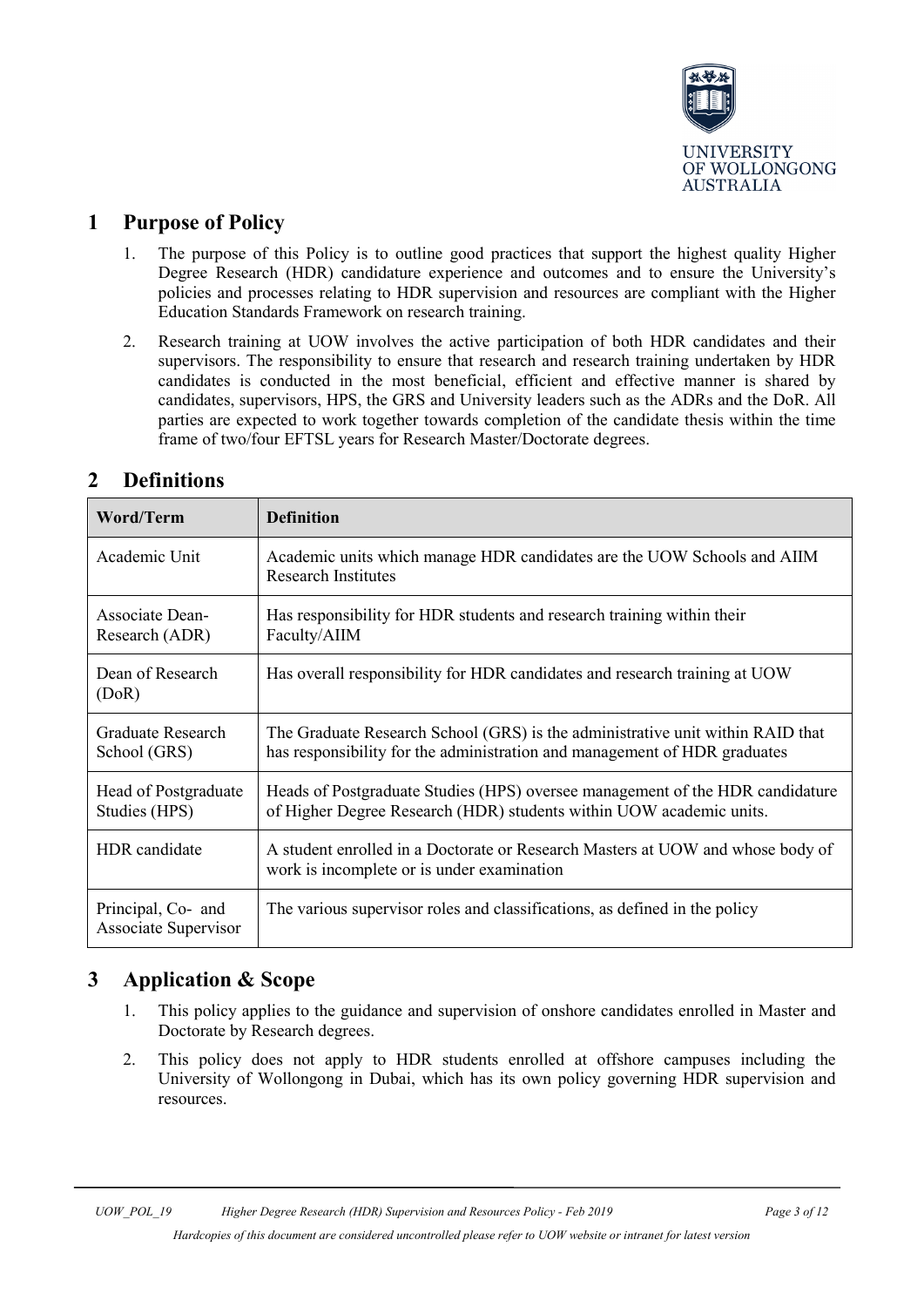

# <span id="page-3-0"></span>**4 Responsibilities of the University**

- 1. The primary responsibility of the University is to provide a framework of policies and procedures within which HDR and research supervision and training are carried out efficiently and effectively. Within this framework the University has the following responsibilities:
	- a. To specify clear minimum entry standards for each level of award.
	- b. To adhere to the Higher Education Standards Framework on Research Training.
	- c. To take measures to protect the intellectual property arising from the work of HDR candidates in accordance with the University's IP Intellectual Property Policy.
	- d. To administer annual reporting requirements and monitor their effectiveness.
	- e. To administer the examination process for HDR theses.
	- f. To provide training and mentoring opportunities to assist academic staff in improving their understanding and skill in the supervision of HDR candidates.
	- g. To provide training to HDR candidates to improve their research and employment skills.
	- h. To provide procedures by which either the HDR candidate or the supervisor may make representations as appropriate should significant difficulties arise (see Higher Degree Research Academic Complaints Policy).
	- i. To inform HDR candidates of the relevant UOW policies at enrolment.
	- j. To inform supervisors of the relevant UOW policies at the start of their employment.

### <span id="page-3-1"></span>**5 Responsibilities of the Faculties and Academic Units**

- 1. The primary responsibility of the Faculty and Academic Unit within which the candidate is enrolled is to provide suitable academic infrastructure and funding for the research to be undertaken and successfully completed. HDR candidates are enrolled and managed within the Faculties and AIIM, under the jurisdiction of the HPS and ADRs.
- 2. The HPS and ADRs have the following responsibilities.
	- a. To ensure that the HDR candidate meets the minimum requirements set down by the University for admission to candidature and is capable of undertaking the proposed project.
	- b. To ensure that the proposed research project is appropriate for the award and to the discipline area.
	- c. To implement the Research Proposal Review and Probation assessment processes (when needed) for HDR candidates within the Academic Units for which they have responsibility.
	- d. To foster a supportive environment for HDR candidates.
	- e. To ensure that procedures are in place to select the most appropriate supervisor(s) for the research project.
	- f. To ensure that high quality supervision is provided continuously throughout the research period.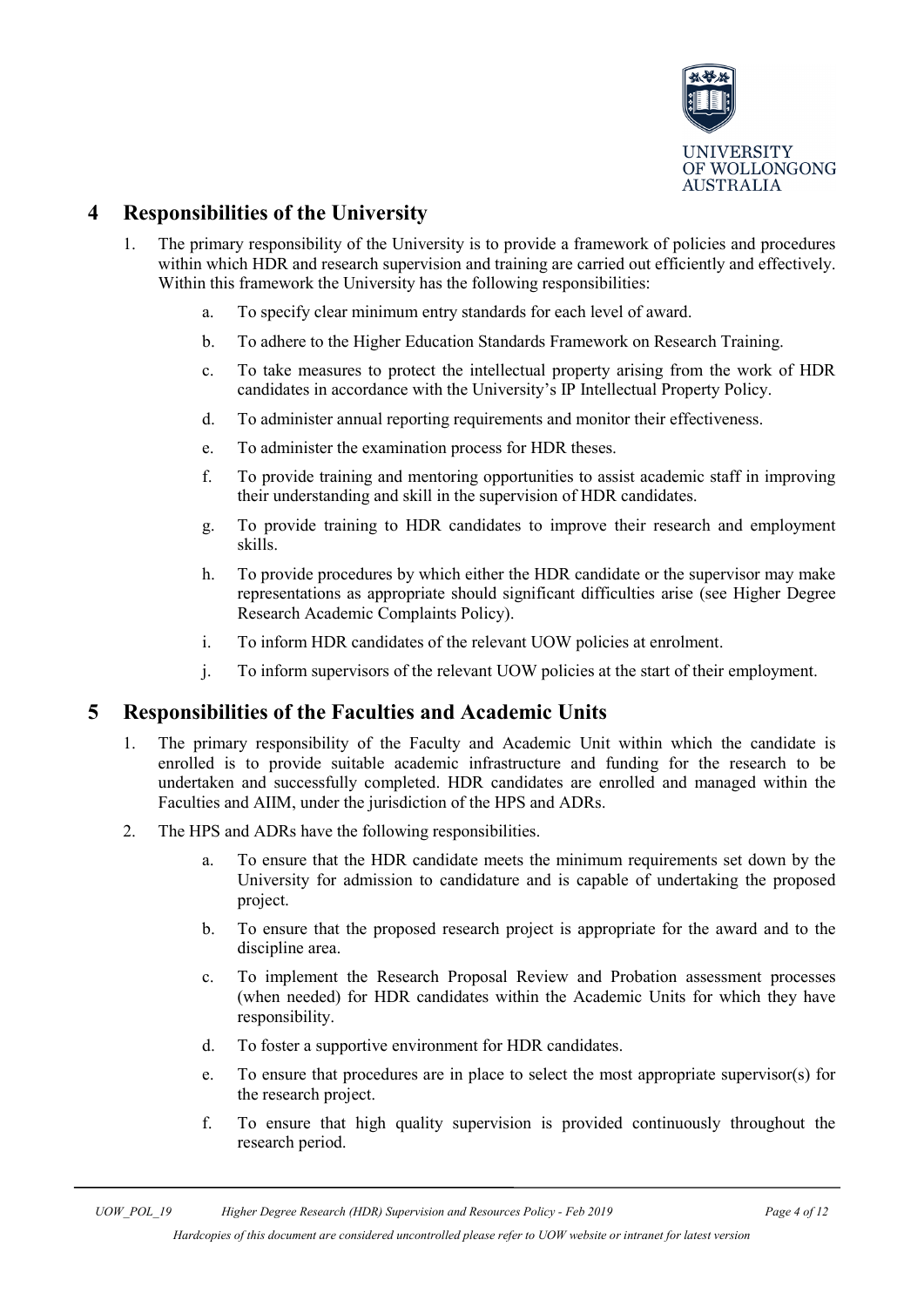

- g. To ensure compliance with all University's policies relevant to HDR candidature.
- h. To ensure knowledge of and compliance with all University codes and policies relevant to HDR candidature, HDR course rules including Workplace Health and Safety, Bio-Safety, Research Misconduct, Code of Practice – Research, Human Research Ethics and Animal Ethics.
- i. To consult with HDR candidates with regards to resource changes during the decision making process and prior to changes being implemented.

#### <span id="page-4-0"></span>**6 Supervisor Roles and Eligibility**

- 1. All HDR Candidates must have a supervisory team comprising a Principal supervisor and at least one additional supervisor. The supervisory team normally requires a Co-supervisor. However if an Associate supervisor is included who is external to UOW then the team may be supplemented by an Associate supervisor who is internal. Additional Co- or external Associate supervisors beyond this minimum requirement are also acceptable. Some typical supervisory teams are:
	- a. Principal and Co- Supervisors
	- b. Principal, Co- and Associate (external) Supervisors
	- c. Principal and Associate (one internal and at least one external) Supervisors
- 2. Due to the shorter duration of their thesis MRes candidates only require a Principal supervisor and an internal or Associate Supervisor.

#### **Principal Supervisors**

- 3. A Principal supervisor will take the lead in terms of the HDR candidate project direction and execution. They normally also take responsibility for the administrative aspects and liaise with the GRS, as appropriate. Principal supervisors must satisfy the following criteria.
	- a. Hold an academic appointment at UOW.
	- b. Have tenure that exceeds the expected duration of the candidature.
	- c. Hold a doctoral degree qualification.
	- d. Satisfy the UOW research active definition.
	- e. Have a record of successful HDR supervision leading to timely candidate completion (doctoral degrees and MPhil only).
	- f. Complete appropriate professional development opportunities, related to HDR supervision, as required by UOW policies.

#### **Co- supervisors**

4. Co-supervisors also play a key role in the direction and execution of the project. Co-supervisors are internal to UOW and may be UOW academic staff members or hold a UOW Honorary or Visiting Fellow appointment.

#### **Associate Supervisors**

5. Associate Supervisors may be internal (satisfying the criteria for appointment as Co-supervisor) or external to UOW. Internal Associate supervisors only take a consultative role rather than act in a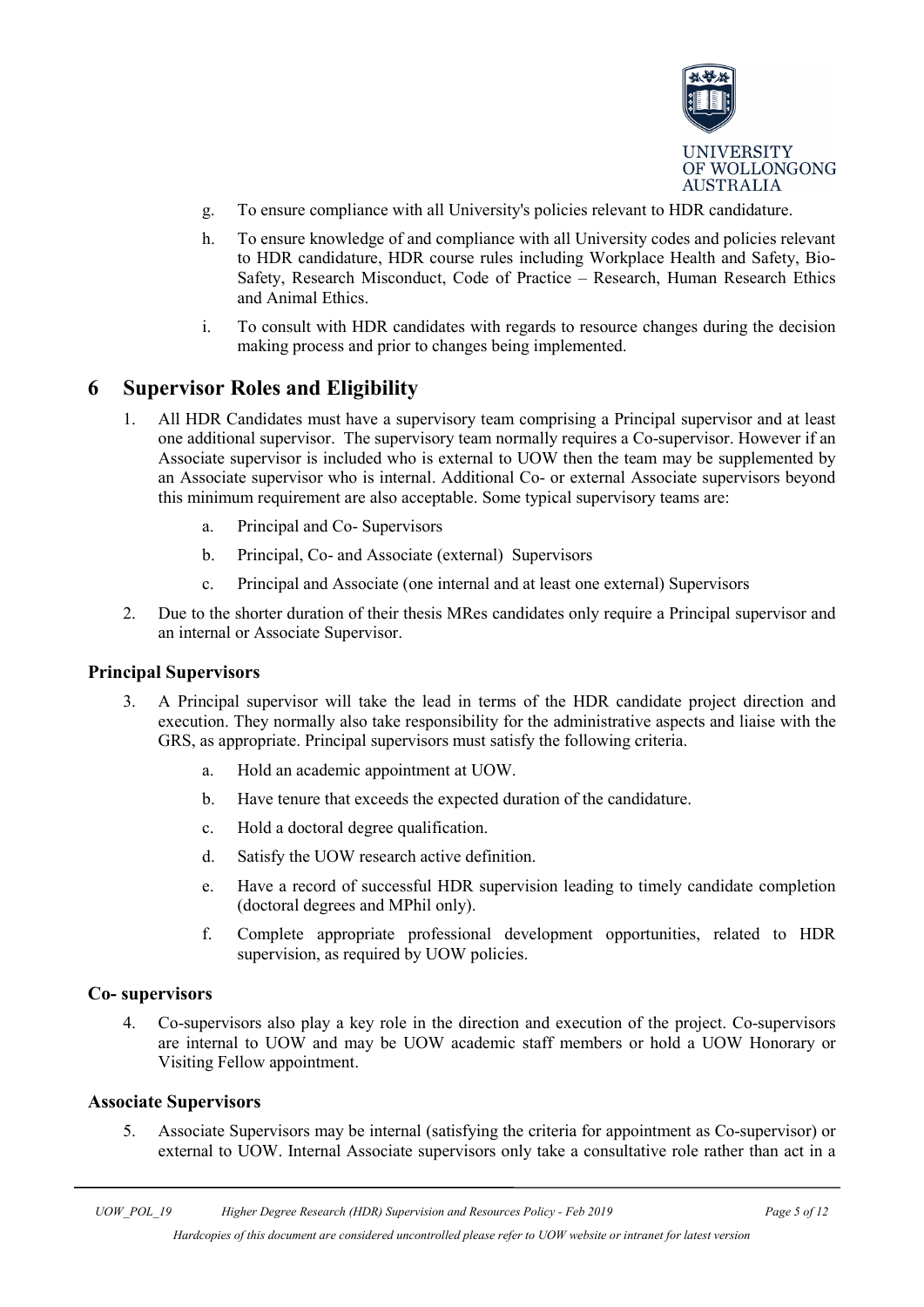

direct supervisory capacity. However, external Associate Supervisors can play an active role in the project, similar in scope to the role of a Co-supervisor.

# <span id="page-5-0"></span>**7 Capacity to Supervise and Maximum Supervisory Loads**

- 1. UOW academic staff are subject to limits on their HDR supervisory loads. Professors and Associate Professors (Level D and above) can supervise a HDR load of up to 15 EFTSL at any one time, while other academic staff (Level C or below) can supervise a HDR load of up to 10 EFTSL at any one time.
- 2. Additional details are:
	- a. Supervisory limits include HDR load associated with both principal and co-supervisor roles with no pro-rata allocations. Examples: A full time HDR student will contribute 1.0 EFTSL towards the annual loads of all the Principal and Co- supervisors. A parttime HDR student counts 0.5 EFTSL towards the loads of all supervisors.
	- b. PhD(I), MPhil, MRes and Professional Doctorate students also enrol in coursework or research training subjects, for part of their studies. The EFTSL associated with nonthesis subjects are excluded from the calculation of HDR supervisory loads.
	- c. Distinguished Professors often lead large research groups of academic staff and HDR students. Due to their special circumstances they can negotiate their own individual maximum supervisory loads with the DoR.
	- d. Associate supervisory roles do not count towards the supervisory limits.
- 3. To ensure effective and efficient supervision of new HDR candidates the capacity of a proposed supervisor should be considered by the HPS and ADR. Relevant criteria include:
	- a. The time available for new supervisions, taking into account teaching, research, current (HDR, Honours and Coursework Masters) supervisory load and administrative responsibilities.
	- b. Disciplinary differences, relating to appropriate HDR supervisory loads
	- c. The supervisors track record of past supervision and successful timely completions any other workplace performance issues.
- 4. In cases where the HPS and ADR have concerns relating to the appointment of a supervisor they should consult with the DoR, who can veto a proposed supervisory appointment or vary the supervisory limit on a member of the academic staff.

### <span id="page-5-1"></span>**8 Appointing Supervisors**

- 1. The HPS, in consultation with the ADR have the responsibility for appointing supervisors after consulting potential supervisors and the Unit leadership.
- 2. Supervisors must not supervise HDR candidates with whom they have a close personal relationship, as this could give rise to undue advantage or disadvantage. Supervisors, both actual and potential, must advise their Head of Unit of any such relationship (refer to the Close Personal Relationships Guidelines and Conflict of Interest Policy).
- 3. Early career researchers, who do not have a record of successful completions and/or have an appointment shorter than the candidature duration may be appointed as Principal supervisor, if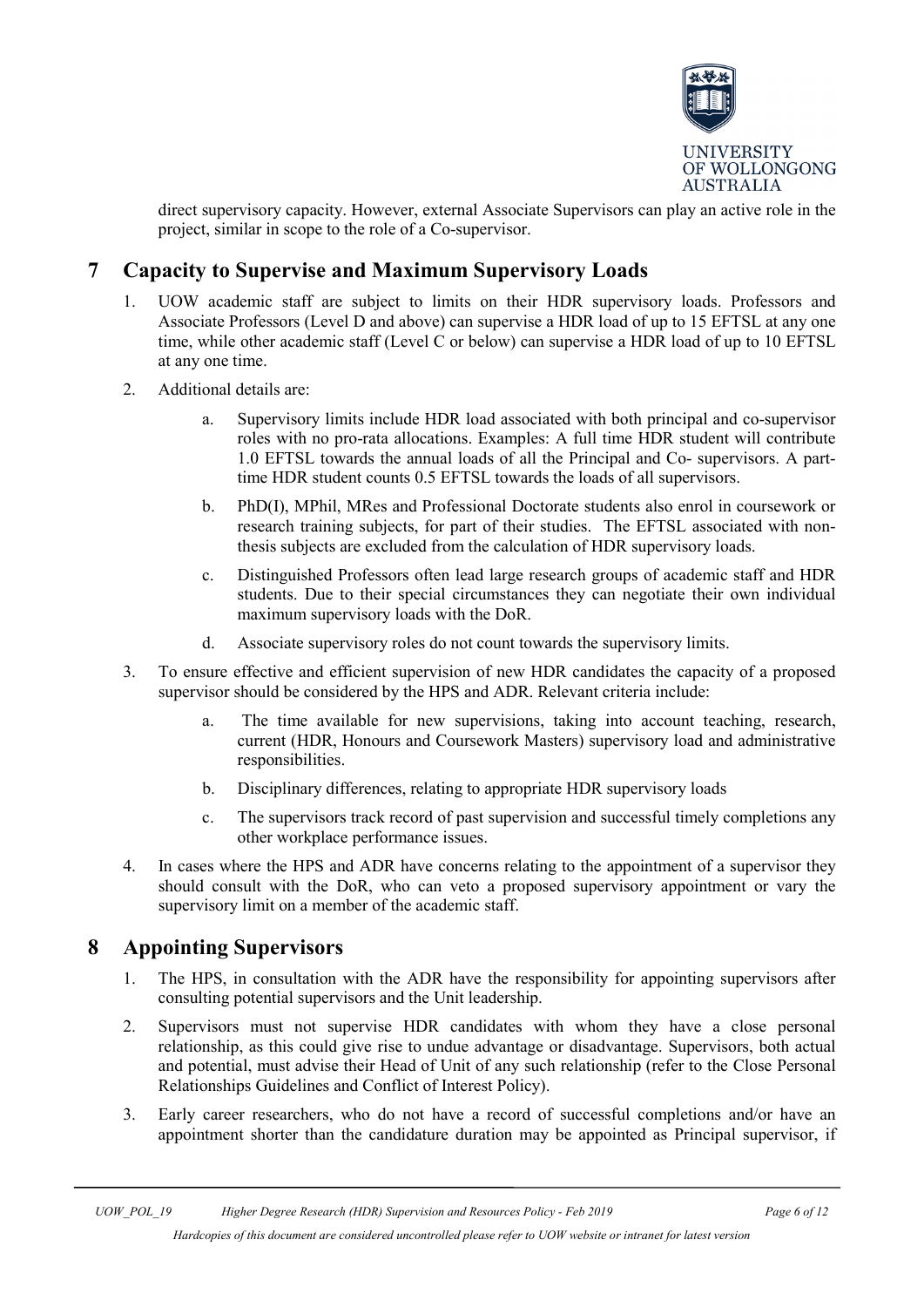

they satisfy the other criteria. For HDR degrees other than the MRes, a co-supervisor must be appointed who does satisfy all the criteria for Principal supervisor.

- 4. If an existing Principal supervisor ceases employment at UOW, then they may continue as Principal supervisor of their existing students. They need to hold a Honorary or Visiting fellow appointment at UOW, and be able to demonstrate a capacity to continue to supervise effectively. Also each candidate must have a co-supervisor who does satisfy all the criteria for Principal supervisor.
- 5. The appointment of Principal supervisors who do not satisfy the standard criteria, such as in points 4 and 5 above or other special circumstances, must be approved by the DoR, who will consult the relevant HPS and ADR.

#### <span id="page-6-0"></span>**9 Responsibilities of Supervisors**

- 1. The primary responsibility of the supervisor is to supervise and guide the HDR student through the process of researching and writing their HDR thesis and through the subsequent thesis examination process. This supervision and guidance includes providing advice and instruction, support and mentoring, review and criticism to enable the candidate to complete the research and produce a thesis to the best of the candidate's ability.
- 2. Supervisors will be responsible to the HPS and to the ADR for the supervision of HDR candidates in their charge.
- 3. Specific responsibilities include:
	- a. To advise HDR candidates of their procedural and substantive rights and responsibilities contained in this Policy at their first meeting or within a month of this meeting (see First Interview Checklist).
	- b. To negotiate an agreement/contract of work to be done and schedules to be adhered to, and which is to be reviewed regularly (see Commencement of Candidature Form).
	- c. To identify any deficiencies in a HDR candidate's research experience and to suggest appropriate remedial studies or programmes to improve research skills.
	- d. To support HDR candidates in developing a formal thesis proposal for review within the first year of research.
	- e. To maintain regular contact with the HDR candidate and to ensure that a reasonable timetable is set to permit the degree to be completed on time.
	- f. To provide appropriate, helpful, and explanatory feedback to the HDR candidate on any agreed submissions, to return such feedback in reasonable time, and to assist candidates to develop solutions as problems are identified.
	- g. To monitor carefully the performance of the HDR candidate relative to the work agreement and the standard required for the award, and to ensure that the candidate is made aware of whatever the supervisor may regard as inadequate progress or work below the standard generally expected.
	- h. To complete progress reports as scheduled by current University policy, including the assessment of any required written material in sufficient time to allow for comments and discussions before proceeding to the next stage (see Progress Review and Probation Guidelines in the HDR Handbook).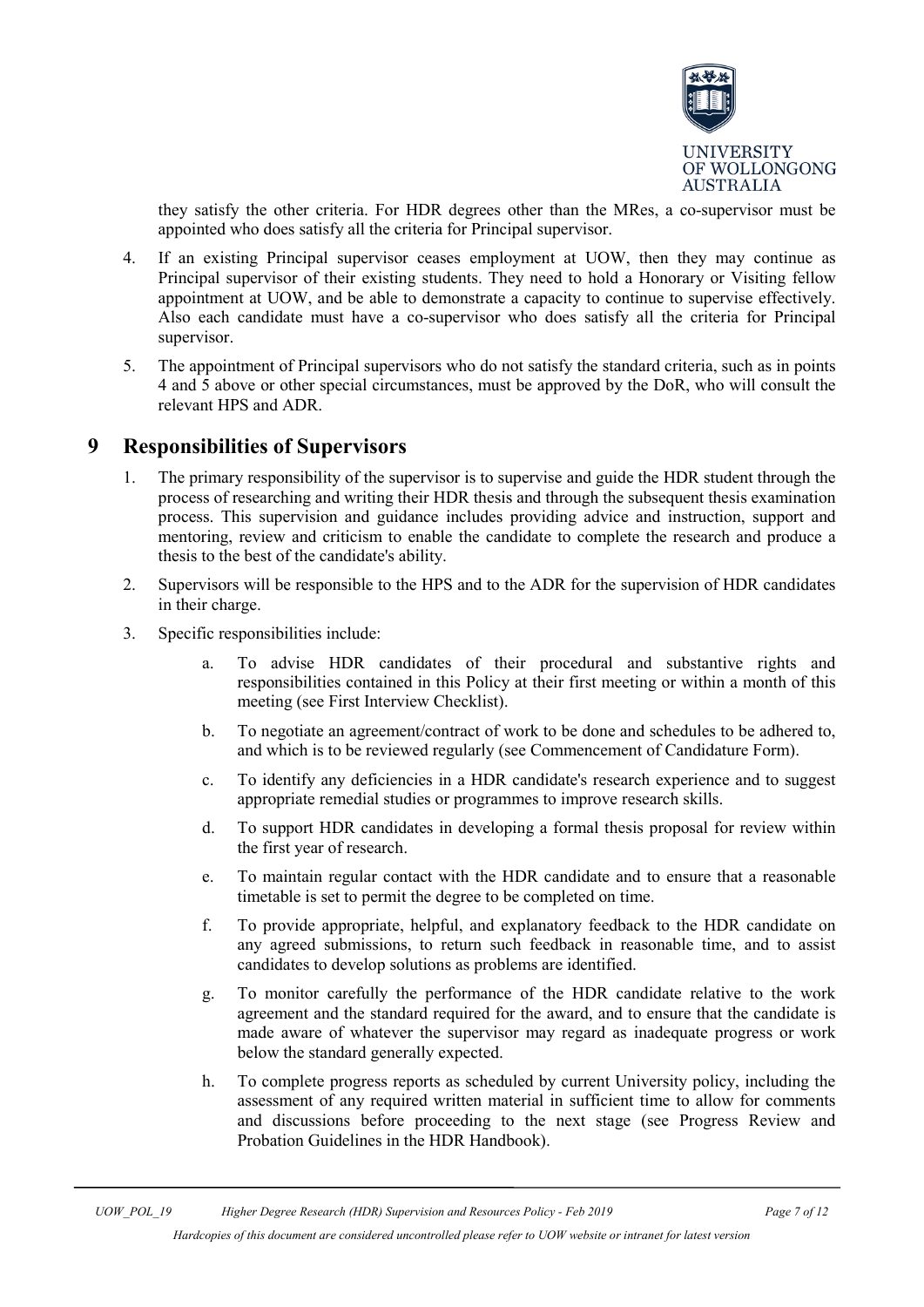

- i. To provide timely and accurate feedback on the progress of the HDR candidate in relation to the milestones established for the award by the Faculty, as required by the University and scholarship authorities.
- j. To advise the Head of Postgraduate Studies of the names and credentials of suitable examiners.
- k. To advise the HDR candidate as to when and whether the thesis is suitable, in form and content, for submission.
- l. To undertake professional development opportunities, to improve their HDR supervisory skills, as required by University policy.
- m. To ensure knowledge of and compliance with all University codes and policies relevant to HDR candidature, including Workplace Health and Safety, Bio-Safety, Research Misconduct, Code of Practice HDR Course Rules – Research, Human Research Ethics and Animal Ethics.

# <span id="page-7-0"></span>**10 Changes to Supervisory Arrangements during Candidature**

- 1. Supervisory changes must be approved by the HPS. If disagreements arise then they should consult with the ADR.
- 2. Where a principal supervisor is going on extended leave or ceasing employment at the University, the student should discuss new supervisory arrangements with the current supervisor, the HPS, and any potential supervisors as soon as possible to avoid any gaps in supervision. Note that during any periods of Study leave Principal supervisors are expected to continue supervision of their students (see 11.3 below).
- 3. In situations where disagreement emerges between the student and supervisor, the student should speak to the Supervisor in the first instance. If the matter is not resolved the student has the right to pursue the matter further and should consult the Higher Degree Research Academic Complaints Policy and the HPS or ADR as appropriate. If after following the correct procedures, the supervision is deemed inadequate, or the relationship has irretrievably broken down the student may seek to change supervisors without fear of penalty or persecution.
- 4. Any changes in supervision must be sent to the GRS to record on the student's academic record.

#### <span id="page-7-1"></span>**11 Supervisor Leave**

- 1. Supervisors should ensure that HDR candidates have accurate information about any planned leave during the candidature and about the arrangements to be made to provide for supervision duringleave . Before going on leave, the supervisor should meet with the candidate to discuss supervision arrangements during the period of leave.
- 2. The supervisor is responsible for:
	- a. documenting the discussion with the student, which must detail any agreed changes to supervision arrangements; and
	- b. providing details of the agreed changes to the GRS to record on the students' academic record.
- 3. The Co-supervisor/Associate supervisor will normally take over the primary responsibility for supervision in the Principal supervisor's leave.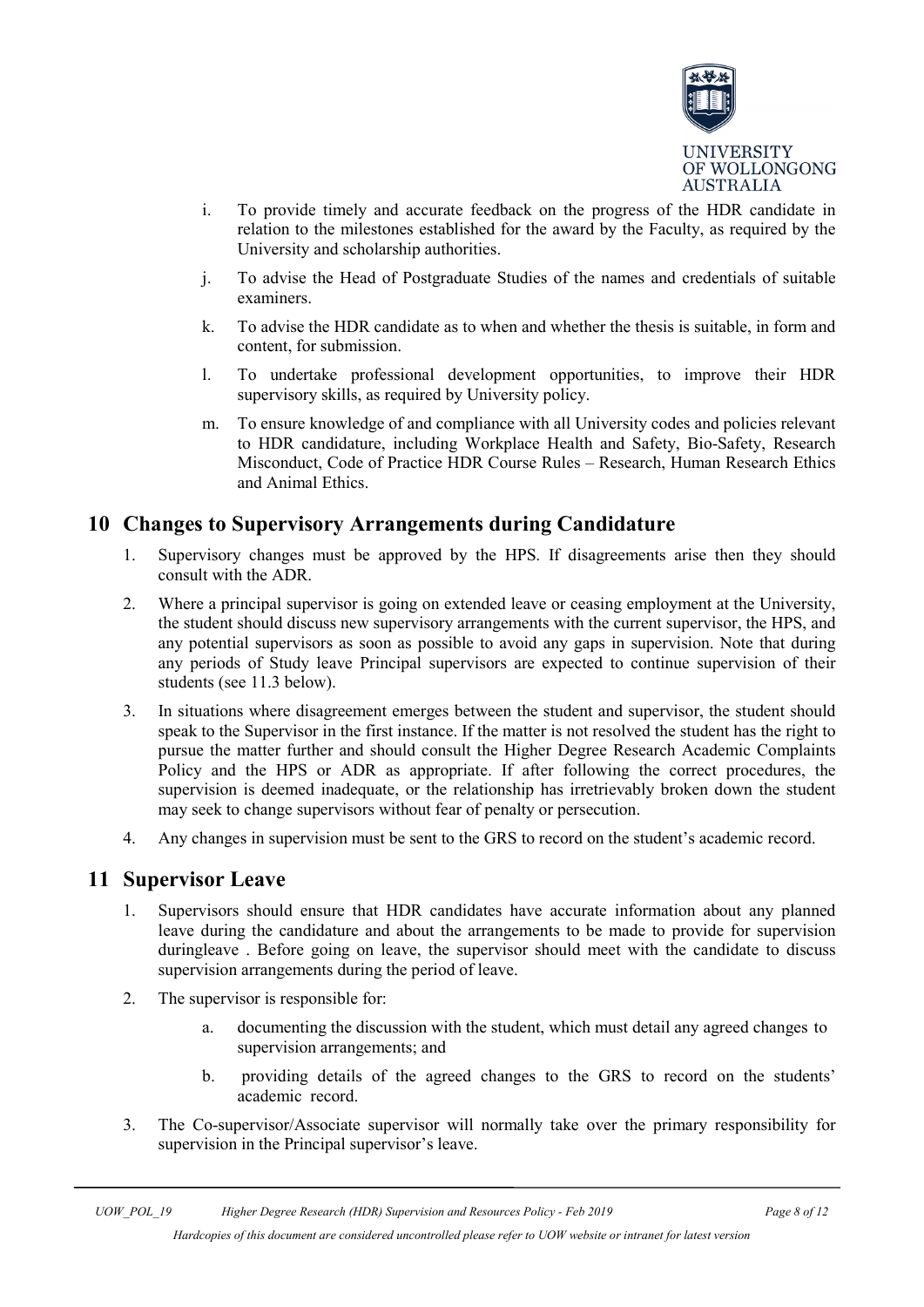

- 4. During periods of Study leave Principal and Co-supervisors are expected to maintain supervision of their students, using electronic means, if necessary.
- 5. Continuity of supervision must be maintained throughout the candidature.

# <span id="page-8-0"></span>**12 Responsibilities of HDR Candidates**

- 1. The primary responsibility for carrying out research and writing the thesis rests with the HDR candidate. Specific responsibilities include:
	- a. To become familiar with the procedural and substantive rights and responsibilities of HDR candidates at the University of Wollongong and the requirements outlined in the First Interview Checklist (First formal meeting between Supervisor(s) and HDR Candidate).
	- b. To negotiate an agreement/contract of work to be done and schedules to be adhered to with the supervisor(s), which is to be reviewed regularly during the course of the candidature.
	- c. To discuss with the supervisor(s) the most useful type of help required for successful completion of the degree.
	- d. To undertake appropriate remedial work identified by the supervisor(s) should this be necessary;
	- e. To complete and present the Research Proposal Review within the defined timeline.
	- f. To maintain regular contact with the supervisor(s) and to ensure that a reasonable timetable of meetings and submitted work is agreed and maintained.
	- g. To present required written material in sufficient time to allow for comments and discussions before scheduled meetings.
	- h. To complete their HDR degree within maximum course completion times.
	- i. To negotiate with the supervisor(s) appropriate ways of documenting meetings including agreed actions arising from supervision sessions.
	- j. To complete annual progress reports as required.
	- k. To comply with any obligations entered into as part of a scholarship, Intellectual Property, Confidentiality or other formal contract or agreement.
	- l. To submit a thesis which meets the University's requirements on presentation and content (see Higher Degree Research Rules).
	- m. To comply with University policies on plagiarism, authorship and with the Code of Practice – Research.

## <span id="page-8-1"></span>**13 Minimum Infrastructure and Resources for HDR Candidates**

2. The Academic unit must provide adequate and equitable access to space, facilities and resources for all HDR candidates (whether full-time or part-time). The resources available will depend on the Faculty and Academic Unit. HDR students must be consulted and advised prior to any changes in infrastructure and equipment or other resources, where that change will affect their ongoing research. HDR student feedback and concerns must be addressed by the academic unit in question.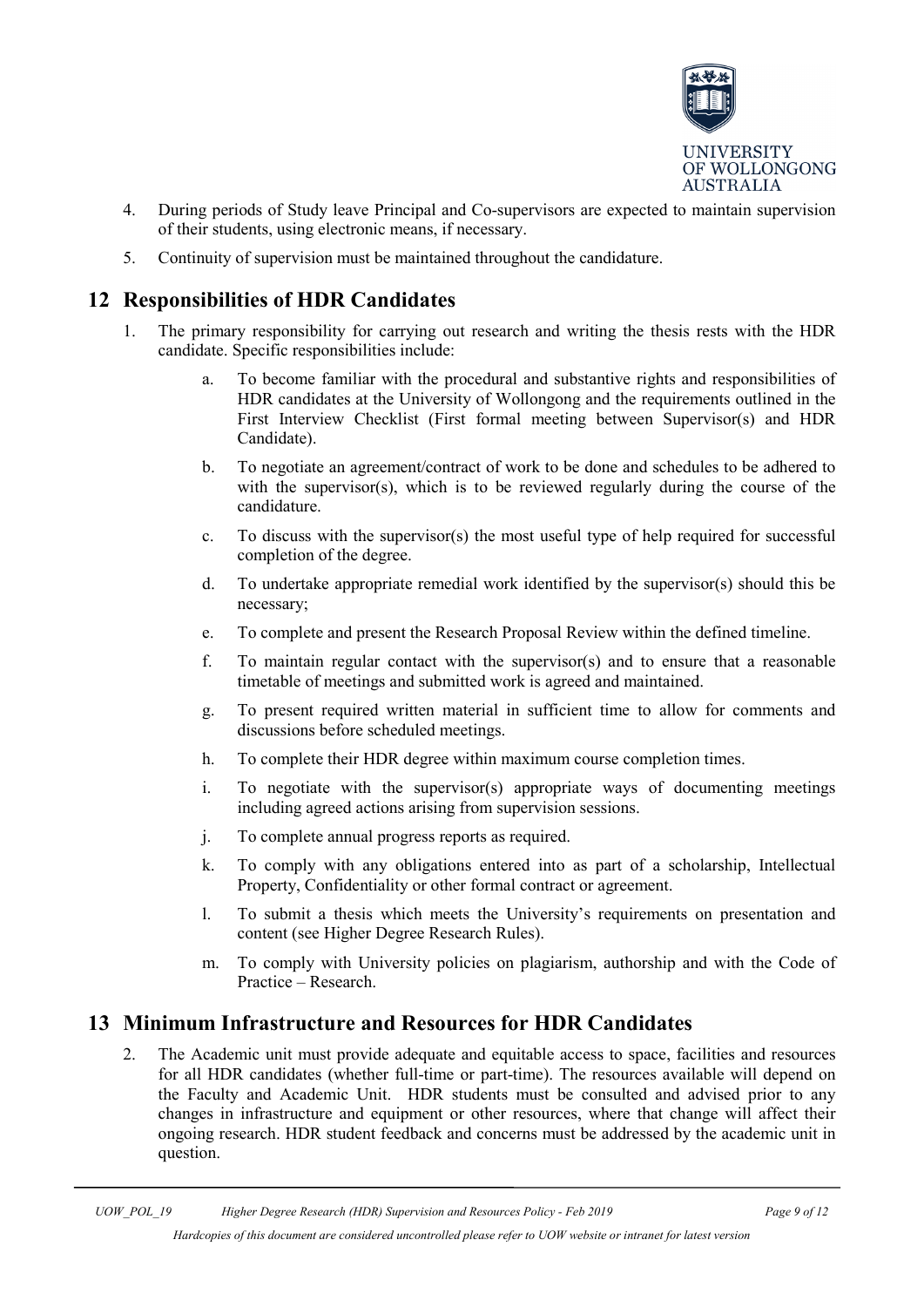

- 3. All HDR candidates are entitled to access to appropriate research infrastructure, including labs and equipment where necessary. As a minimum they should have access to:
	- a. Shared office or desk space; Generally full-time students will have sole use of a desk while part-time students will have access to shared use of a desk which can be booked by such students, on a short-term basis, as required.
	- b. A lockable filing cabinet and bookshelf facilities. Units with significant numbers of part-time and off-campus students should arrange to have filing cabinets and lockers which can be booked by such students, on a short-term basis, as required.
	- c. An e-mail account and on-campus Internet access. Units should provide access to specialist computing facilities and software, appropriate to the project requirements of the individual student. It is expected that all students own their own laptop.
	- d. Access to reasonable levels of office supplies, printing and photocopying. Access to the internal phone network and to unit tea rooms and other shared facilities.
	- e. Access to all library services including journal databases, interlibrary loans and document delivery.
	- f. With regard to safety and security, after hours office and laboratory access.
	- g. Access to a range of remedial and professional development opportunities; Where possible, units should offer suitably qualified HDR candidates the opportunity to tutor, demonstrate or engage in other professional development activities.
	- h. Representation in relevant forums at school, faculty and University levels.
	- i. Access to University support and counselling services.

### <span id="page-9-0"></span>**14 Authorship**

1. Agreement should be reached between the HDR candidate and the supervisor concerning authorship of publications and acknowledgment during and after the candidature. The HDR candidate's and the supervisor's contribution on all published work arising from the project must be acknowledged (see the Authorship Policy and related Procedures).

### <span id="page-9-1"></span>**15 Complaints Procedures**

1. Any problems or any disagreements encountered during the candidature that cannot be immediately or easily resolved between the HDR candidate and the supervisor should be dealt with in accordance with the Higher Degree Research Student Academic Complaints Policy.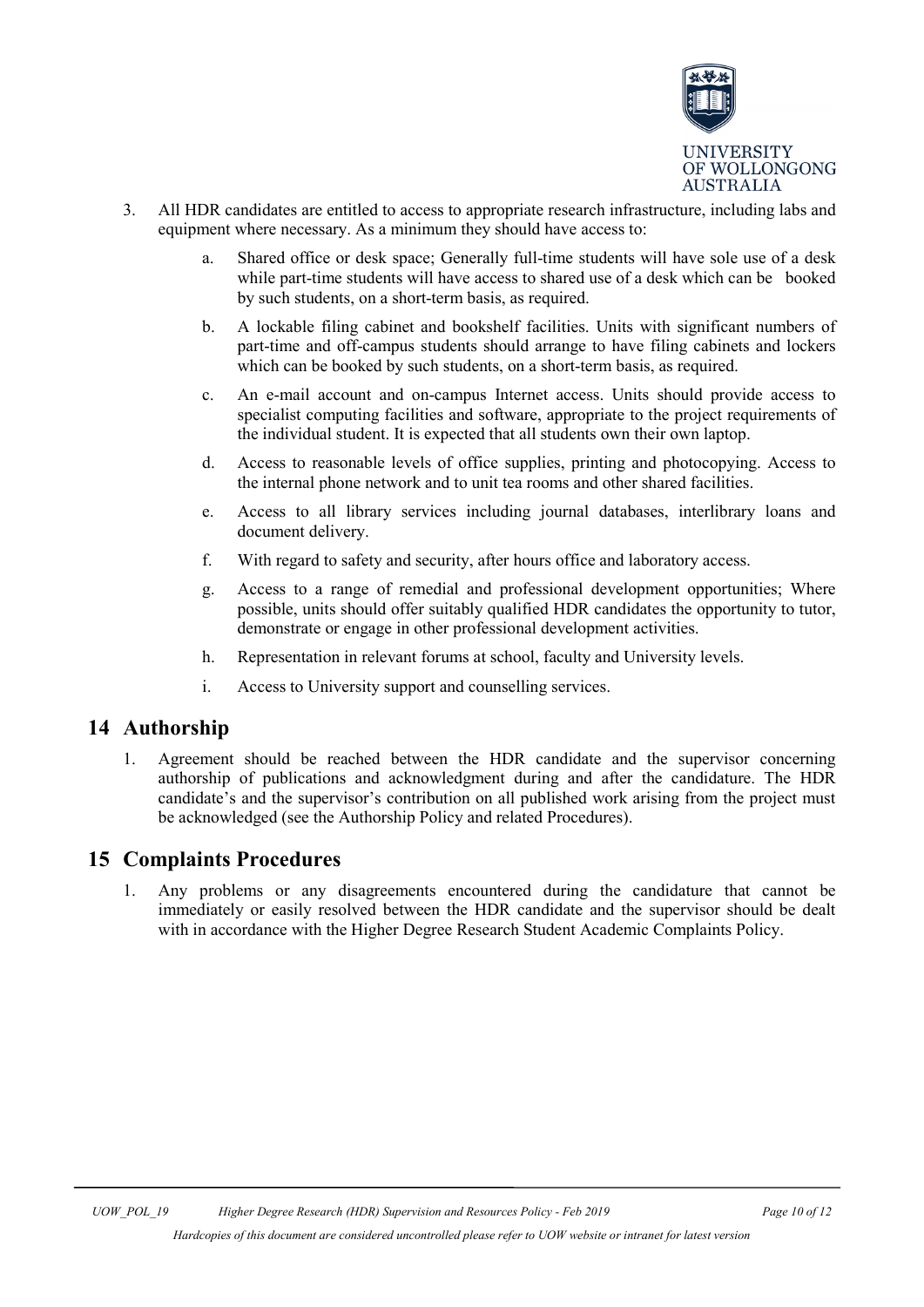

| <b>Version</b><br>Control | <b>Date Effective</b>         | <b>Approved By</b>                       | Amendment                                                                                                                                                                                                        |
|---------------------------|-------------------------------|------------------------------------------|------------------------------------------------------------------------------------------------------------------------------------------------------------------------------------------------------------------|
| 1                         | 8 June 1990                   | University Council                       | <b>First Version</b>                                                                                                                                                                                             |
| 2                         | 8 December 1995               | University Council                       | Amendments to regulate close personal relationships<br>between candidates and supervisors                                                                                                                        |
| 3                         | 10 December 1999              | University Council                       | Revised Code of Practice adopted                                                                                                                                                                                 |
| 4                         | 18 October 2000               | Academic Senate                          | Amendment to section 9.                                                                                                                                                                                          |
| 5                         | 20 April 2001                 | University Council                       | Amendment to section 2.9 on adoption of a new<br>Masters by Research Course Model                                                                                                                                |
| 6                         | 9 September 2001              | Academic Senate                          | Amendments to section 2.9                                                                                                                                                                                        |
| 7                         | <b>Autumn Session</b><br>2003 | Academic Senate                          | Amendments to sections $11 - 13$ relating to Thesis<br><b>Examination Appeals</b>                                                                                                                                |
| 8                         | 28 July 2004                  | Academic Senate                          | Revised Code of Practice adopted                                                                                                                                                                                 |
| 9                         | 17 August 2007                | University Council                       | Section 5.1.8 added to reflect Graduate Qualities<br>Policy                                                                                                                                                      |
| 10                        | 5 February 2009               | Deputy Vice-<br>Chancellor<br>(Academic) | Migrated to UOW Procedure Template as per Policy<br>Directory Refresh                                                                                                                                            |
| 11                        | 10 June 2010                  | Deputy Vice-<br>Chancellor<br>(Research) | Clause (r) added to Appendix A.                                                                                                                                                                                  |
| 12                        | 27 Sept 2010                  | Deputy Vice-<br>Chancellor<br>(Research) | Clause (s) added to Appendix A.                                                                                                                                                                                  |
| 13                        | 23 March 2011                 | Senior Manager,<br>Policy & Governance   | Updated to reflect title changes                                                                                                                                                                                 |
| 14                        | 7 December 2012               | University Council                       | Review and update including time limits, resource<br>requirements, supervisory roles and new name for<br>policy: Code of Practice Supervision becomes Higher<br>Degree Research Supervision and Resources Policy |
| 15                        | 23 Jan 2013                   | Vice-Principal                           | Updated to reflect change from OHS to WHS.                                                                                                                                                                       |

# <span id="page-10-0"></span>**16 Version Control and Change History**

*UOW\_POL\_19 Higher Degree Research (HDR) Supervision and Resources Policy - Feb 2019 Page 11 of 12*

*Hardcopies of this document are considered uncontrolled please refer to UOW website or intranet for latest version*